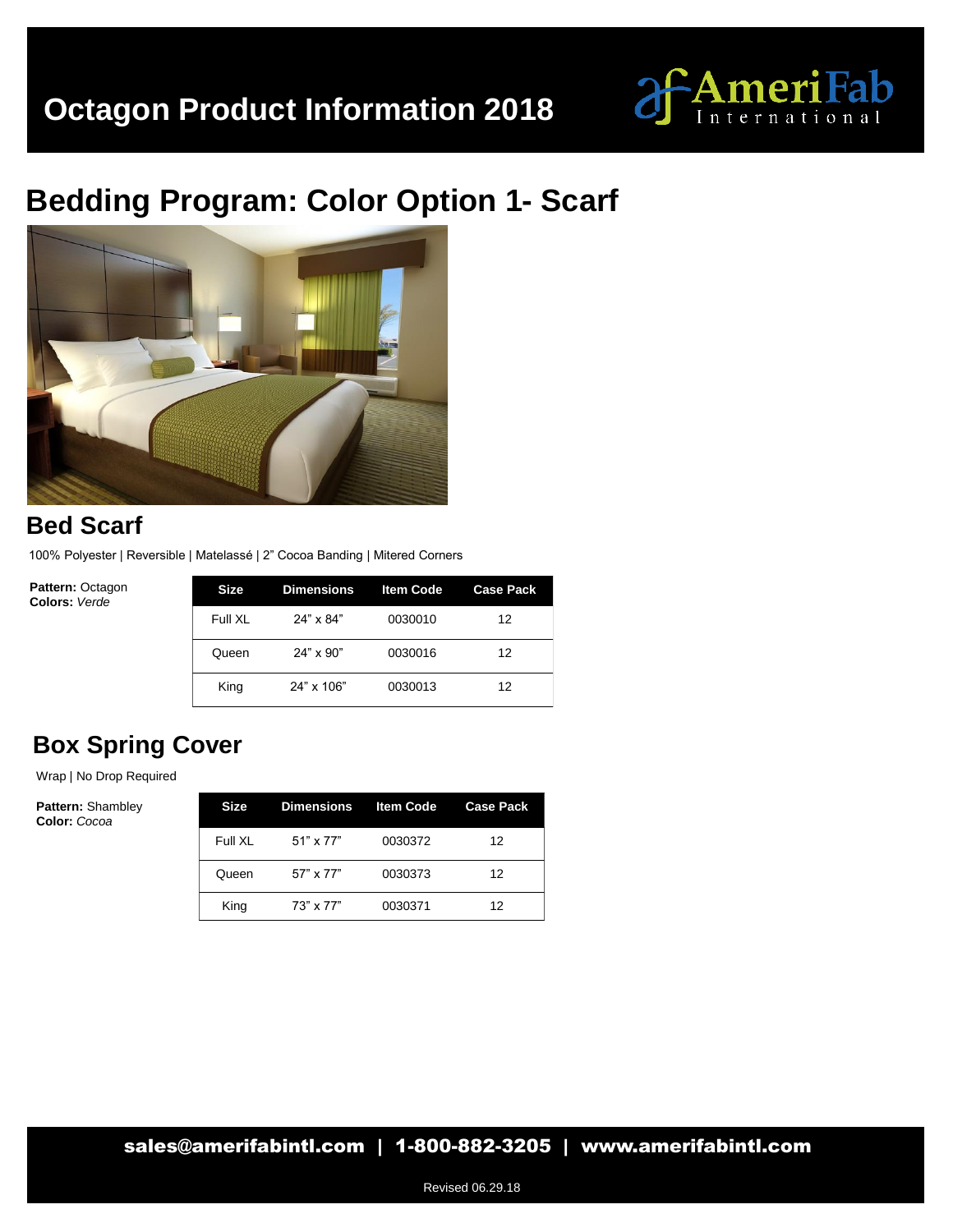

# **Bedding Program: Color Option 1- Throw**



#### **Decorative Throw**

100% Polyester | Reversible | Matelassé | 2" Cocoa Banding | Mitered Corners

**Pattern:** Octagon **Colors:** *Verde*

| <b>Size</b> | <b>Dimensions</b> | <b>Item Code</b> | <b>Case Pack</b> |
|-------------|-------------------|------------------|------------------|
| Full XL     | $84" \times 95"$  | 0030295          | 8                |
| Queen       | $90" \times 95"$  | 0030301          | 6                |
| King        | $106" \times 95"$ | 0030298          | 6                |

### **Box Spring Cover**

Wrap | No Drop Required

| Size    | <b>Dimensions</b> | <b>Item Code</b> | <b>Case Pack</b> |
|---------|-------------------|------------------|------------------|
| Full XL | 51" x 77"         | 0030372          | 12               |
| Queen   | 57" x 77"         | 0030373          | 12               |
| King    | 73" x 77"         | 0030371          | 12               |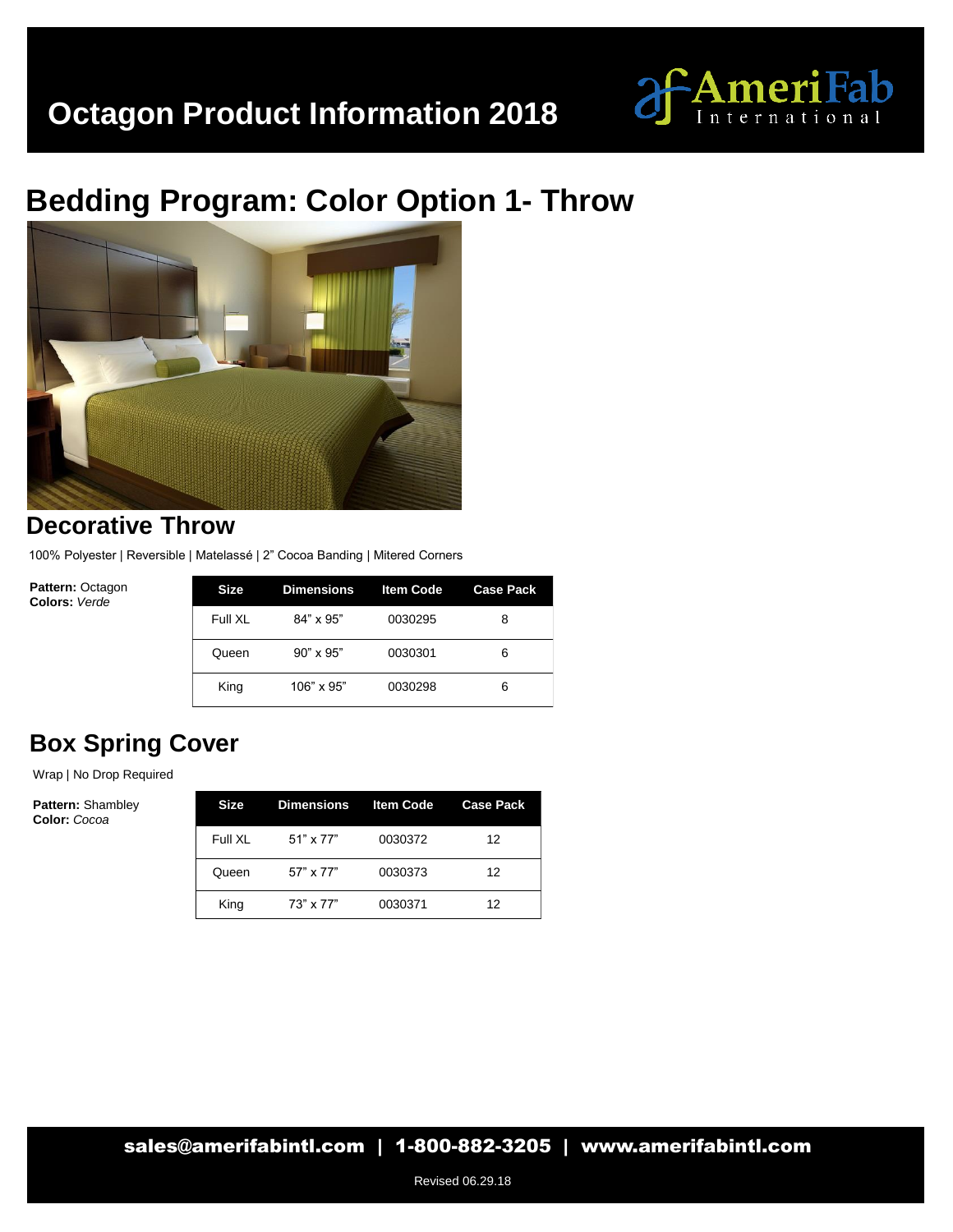

# **Bedding Program: Color Option 2- Scarf**



### **Bed Scarf**

100% Polyester | Reversible | Matelassé | 2" Cocoa Banding | Mitered Corners

**Pattern:** Octagon **Colors:** *Café*

| Size    | Dimensions       | <b>Item Code</b> | <b>Case Pack</b> |
|---------|------------------|------------------|------------------|
| Full XL | 24" x 84"        | 0030009          | 12               |
| Queen   | $24" \times 90"$ | 0030015          | 12               |
| King    | 24" x 106"       | 0030012          | 12               |

## **Box Spring Cover**

Wrap | No Drop Required

| Size    | Dimensions Item Code |         | <b>Case Pack</b> |
|---------|----------------------|---------|------------------|
| Full XL | $51" \times 77"$     | 0030372 | 12               |
| Queen   | 57" x 77"            | 0030373 | 12               |
| King    | $73" \times 77"$     | 0030371 | 12               |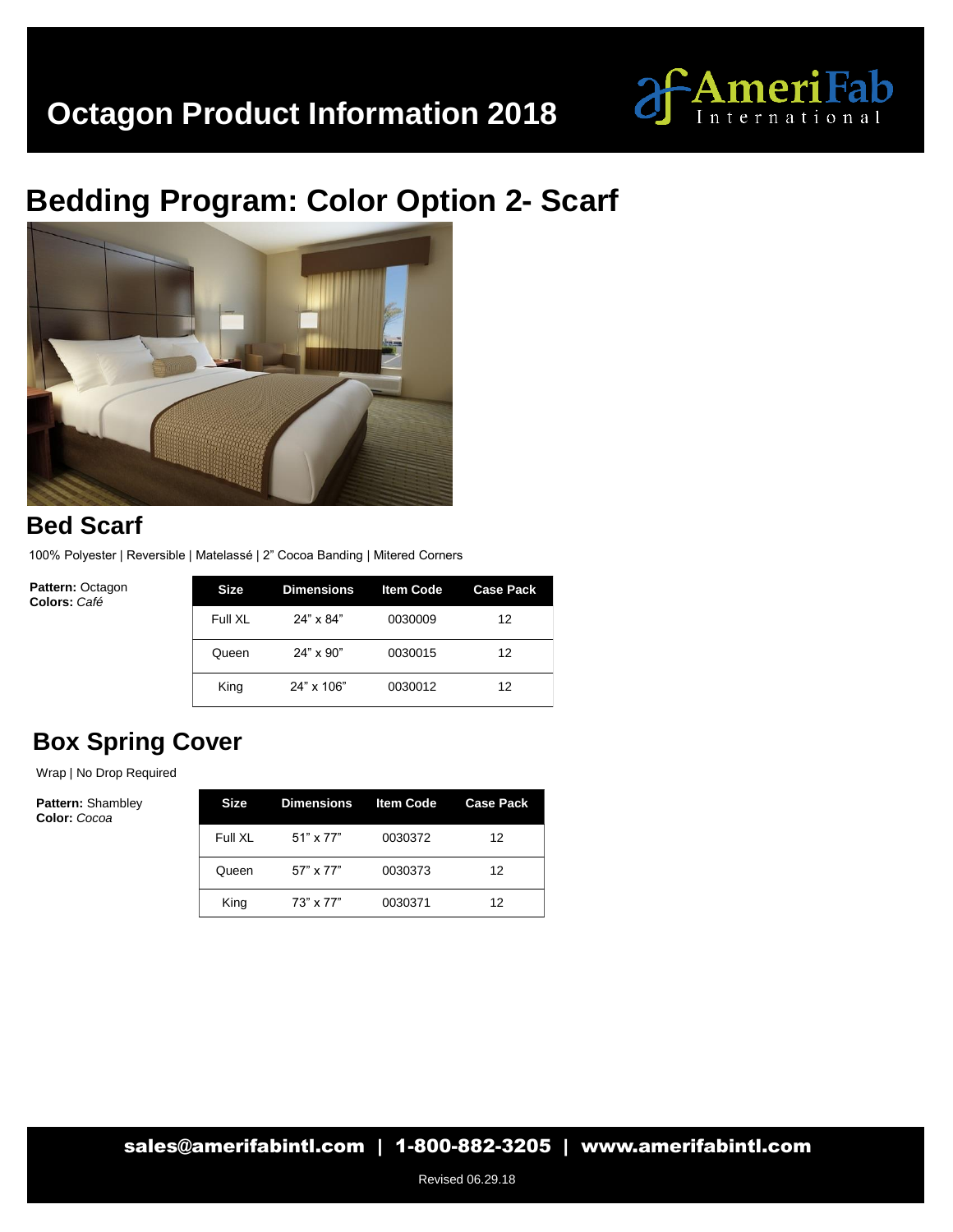

# **Bedding Program: Color Option 2- Throw**



#### **Decorative Throw**

100% Polyester | Reversible | Matelassé | 2" Cocoa Banding | Mitered Corners

**Pattern:** Octagon **Colors:** *Café*

| Size    | <b>Dimensions</b> | <b>Item Code</b> | <b>Case Pack</b> |
|---------|-------------------|------------------|------------------|
| Full XL | $84" \times 95"$  | 0030294          | 8                |
| Queen   | $90" \times 95"$  | 0030300          | 6                |
| King    | $106" \times 95"$ | 0030297          | 6                |

## **Box Spring Cover**

Wrap | No Drop Required

| <b>Size</b> | <b>Dimensions</b> | <b>Item Code</b> | <b>Case Pack</b> |
|-------------|-------------------|------------------|------------------|
| Full XI     | 51" x 77"         | 0030372          | 12               |
| Queen       | 57" x 77"         | 0030373          | 12               |
| King        | 73" x 77"         | 0030371          | 12               |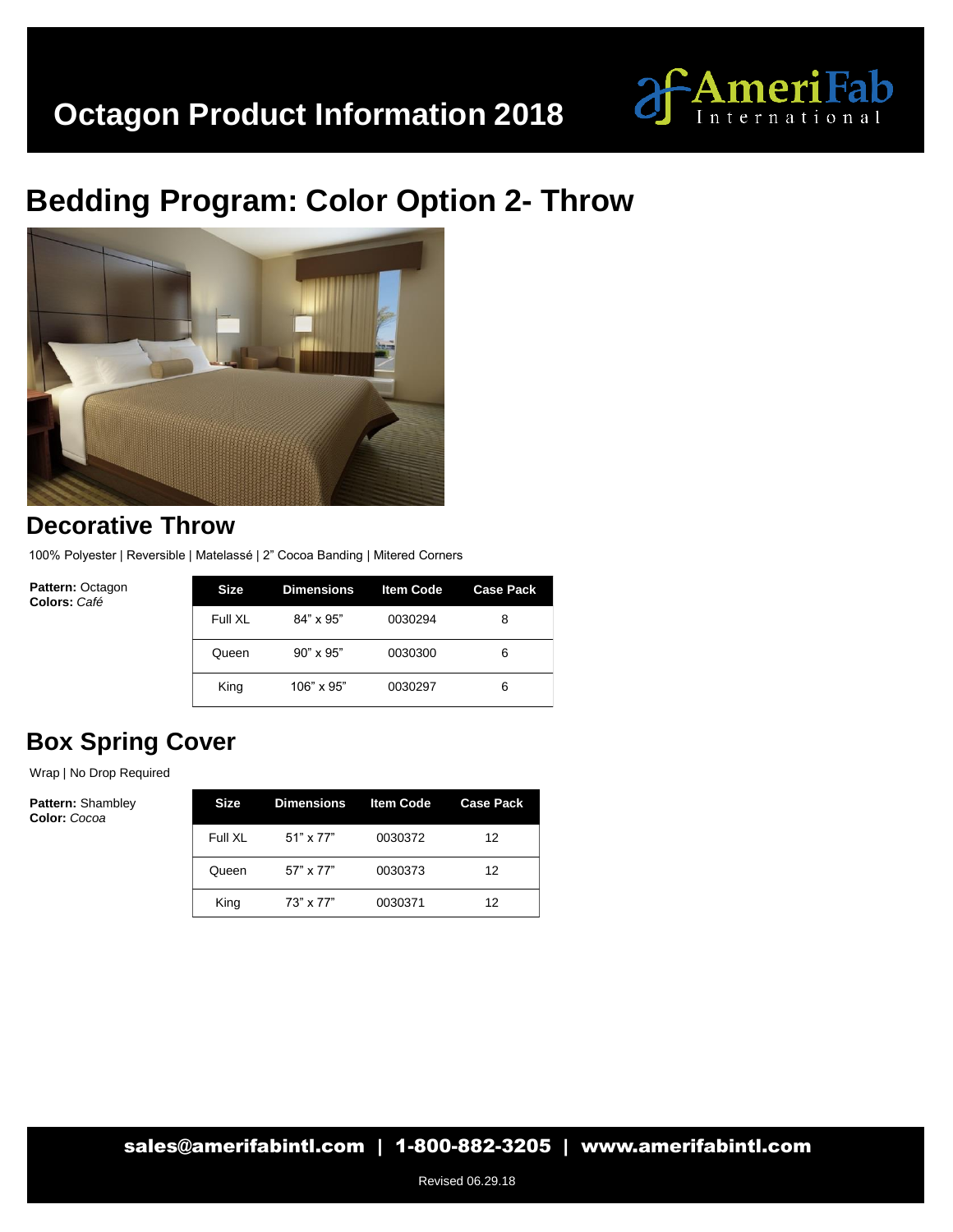

## **Matching Window Treatment**





## **Drapery Package Option 1**

*\*Prices are subject to change. If sizes exceed 72" wide for soft cornice and 72" long for blackout, items will be priced individually.*

#### Includes: **Soft Cornice**

100% Polyester | 3-Pass Blackout | Wall Mounted | Board and L Bracket Included

**Pattern:** Octagon **Colors:** *Verde, Café*

### **Blackout**

100% Polyester | Pinch Pleat | 200% Fullness | Wall Mounted | One-way Draw

**Pattern:** Octagon **Colors:** *Verde, Café*